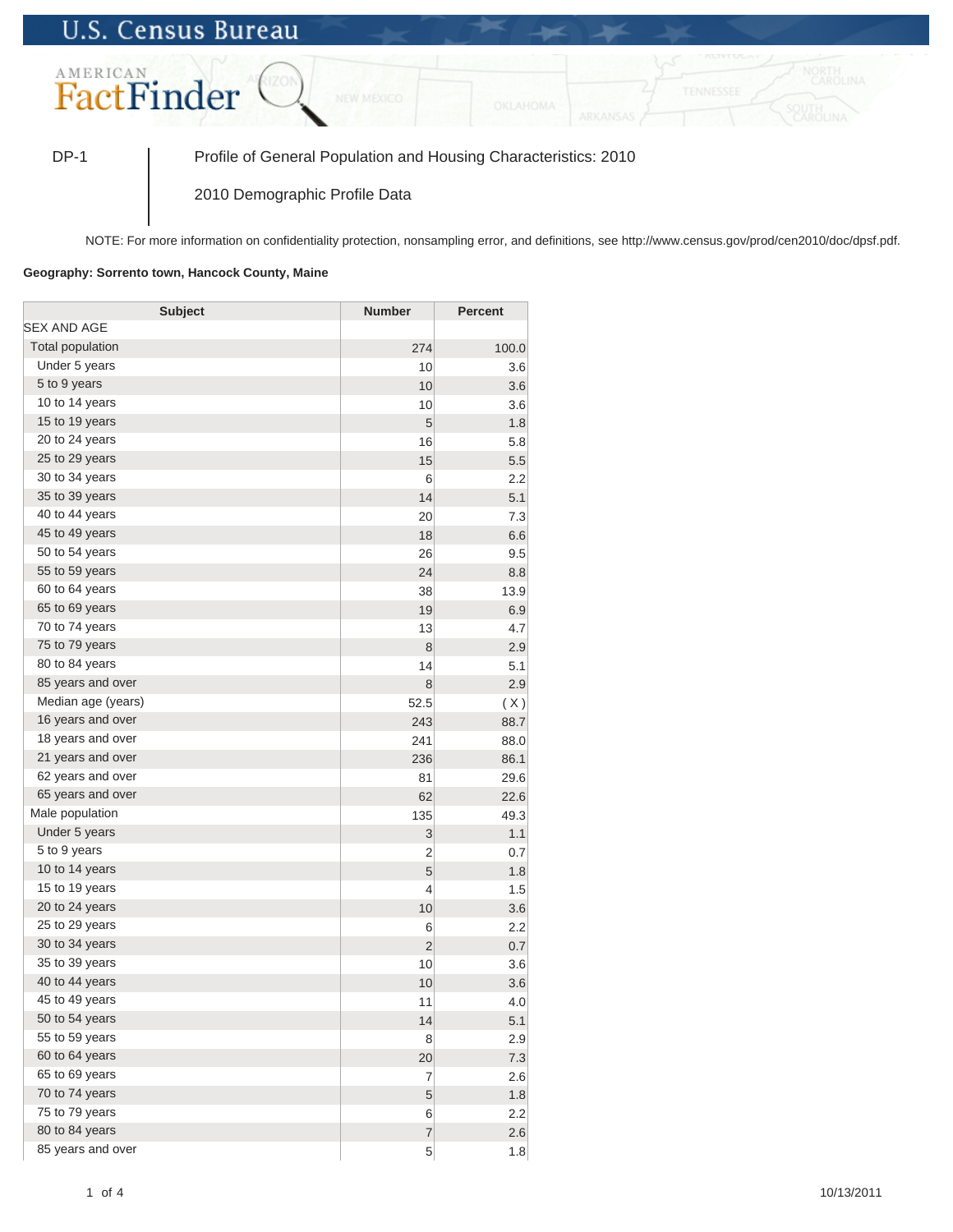| <b>Subject</b>                                                                    | <b>Number</b>  | <b>Percent</b> |
|-----------------------------------------------------------------------------------|----------------|----------------|
| Median age (years)                                                                | 51.5           | (X)            |
| 16 years and over                                                                 | 124            | 45.3           |
| 18 years and over                                                                 | 122            | 44.5           |
| 21 years and over                                                                 | 118            | 43.1           |
| 62 years and over                                                                 | 39             | 14.2           |
| 65 years and over                                                                 | 30             | 10.9           |
| Female population                                                                 | 139            | 50.7           |
| Under 5 years                                                                     | 7              | 2.6            |
| 5 to 9 years                                                                      | 8              | 2.9            |
| 10 to 14 years                                                                    | 5              | 1.8            |
| 15 to 19 years                                                                    | 1              | 0.4            |
| 20 to 24 years                                                                    | 6              | 2.2            |
| 25 to 29 years                                                                    | 9              | 3.3            |
| 30 to 34 years                                                                    | 4              | 1.5            |
| 35 to 39 years                                                                    | 4              | 1.5            |
| 40 to 44 years                                                                    | 10             | 3.6            |
| 45 to 49 years<br>50 to 54 years                                                  | $\overline{7}$ | 2.6            |
| 55 to 59 years                                                                    | 12             | 4.4            |
| 60 to 64 years                                                                    | 16             | 5.8            |
| 65 to 69 years                                                                    | 18<br>12       | 6.6<br>4.4     |
| 70 to 74 years                                                                    | 8              | 2.9            |
| 75 to 79 years                                                                    | 2              | 0.7            |
| 80 to 84 years                                                                    | 7              | 2.6            |
| 85 years and over                                                                 | 3              | 1.1            |
| Median age (years)                                                                | 53.8           | (X)            |
| 16 years and over                                                                 | 119            | 43.4           |
| 18 years and over                                                                 | 119            | 43.4           |
| 21 years and over                                                                 | 118            | 43.1           |
| 62 years and over                                                                 | 42             | 15.3           |
| 65 years and over                                                                 | 32             | 11.7           |
| <b>RACE</b>                                                                       |                |                |
| <b>Total population</b>                                                           | 274            | 100.0          |
| One Race                                                                          | 267            | 97.4           |
| White                                                                             | 262            | 95.6           |
| <b>Black or African American</b>                                                  | 0              | 0.0            |
| American Indian and Alaska Native                                                 | 3              | 1.1            |
| Asian                                                                             | 2              | 0.7            |
| Asian Indian                                                                      | 1              | 0.4            |
| Chinese                                                                           | 0              | 0.0            |
| Filipino                                                                          | 0              | 0.0            |
| Japanese                                                                          | 0              | 0.0            |
| Korean                                                                            | 0              | 0.0            |
| Vietnamese                                                                        | 0              | 0.0            |
| Other Asian [1]                                                                   | 1              | 0.4            |
| Native Hawaiian and Other Pacific Islander                                        | 0              | 0.0            |
| Native Hawaiian                                                                   | 0              | 0.0            |
| Guamanian or Chamorro                                                             | 0              | 0.0            |
| Samoan                                                                            | 0              | 0.0            |
| Other Pacific Islander [2]                                                        | 0              | 0.0            |
| Some Other Race                                                                   | 0              | 0.0            |
| Two or More Races<br>White; American Indian and Alaska Native [3]                 | 7              | 2.6            |
|                                                                                   | 3              | 1.1            |
| White; Asian [3]                                                                  | 0              | 0.0            |
| White; Black or African American [3]                                              | 0              | 0.0            |
| White; Some Other Race [3]<br>Race alone or in combination with one or more other | 0              | 0.0            |
| races: [4]<br>White                                                               | 269            | 98.2           |
| <b>Black or African American</b>                                                  | 0              | 0.0            |
| American Indian and Alaska Native                                                 | 6              | 2.2            |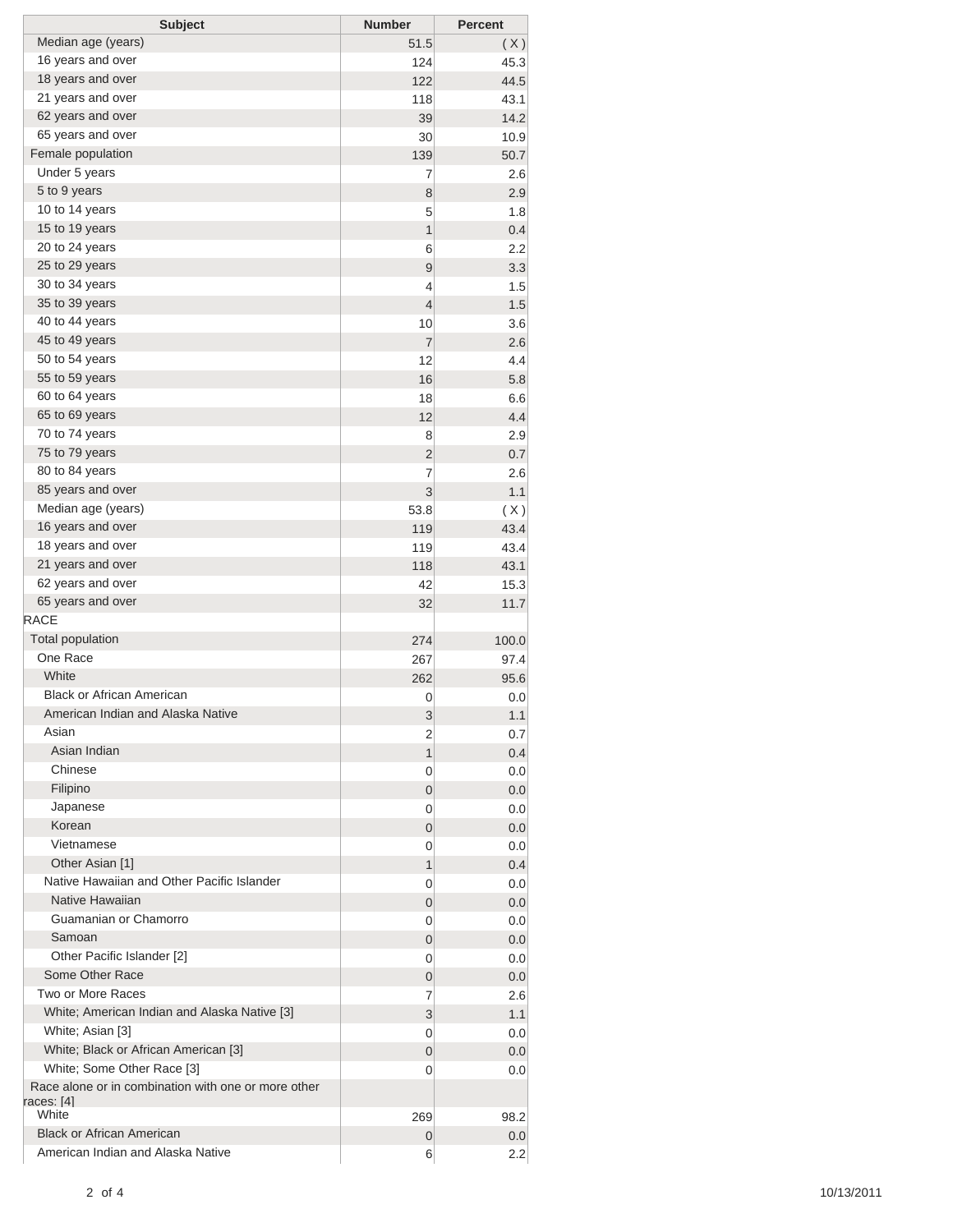| <b>Subject</b>                                   | <b>Number</b>  | <b>Percent</b> |
|--------------------------------------------------|----------------|----------------|
| Asian                                            | 2              | 0.7            |
| Native Hawaiian and Other Pacific Islander       | 4              | 1.5            |
| Some Other Race                                  | 0              | 0.0            |
| HISPANIC OR LATINO                               |                |                |
| <b>Total population</b>                          | 274            | 100.0          |
| Hispanic or Latino (of any race)                 | 1              | 0.4            |
| Mexican                                          | 1              | 0.4            |
| Puerto Rican                                     | 0              | 0.0            |
| Cuban                                            | $\overline{0}$ | 0.0            |
| Other Hispanic or Latino [5]                     | 0              | 0.0            |
| Not Hispanic or Latino                           | 273            | 99.6           |
| HISPANIC OR LATINO AND RACE                      |                |                |
| <b>Total population</b>                          | 274            | 100.0          |
| Hispanic or Latino                               | 1              | 0.4            |
| White alone<br>Black or African American alone   | 1              | 0.4            |
| American Indian and Alaska Native alone          | 0              | 0.0            |
| Asian alone                                      | 0              | 0.0            |
| Native Hawaiian and Other Pacific Islander alone | 0              | 0.0            |
| Some Other Race alone                            | $\overline{0}$ | 0.0            |
| Two or More Races                                | 0              | 0.0            |
| Not Hispanic or Latino                           | $\overline{0}$ | 0.0            |
| White alone                                      | 273            | 99.6           |
| Black or African American alone                  | 261            | 95.3           |
| American Indian and Alaska Native alone          | 0              | 0.0<br>1.1     |
| Asian alone                                      | 3<br>2         | 0.7            |
| Native Hawaiian and Other Pacific Islander alone | $\overline{0}$ | 0.0            |
| Some Other Race alone                            | 0              | 0.0            |
| Two or More Races                                | 7              | 2.6            |
| <b>RELATIONSHIP</b>                              |                |                |
| Total population                                 | 274            | 100.0          |
| In households                                    | 274            | 100.0          |
| Householder                                      | 141            | 51.5           |
| Spouse [6]                                       | 61             | 22.3           |
| Child                                            | 42             | 15.3           |
| Own child under 18 years                         | 29             | 10.6           |
| Other relatives                                  | 10             | 3.6            |
| Under 18 years                                   | 4              | 1.5            |
| 65 years and over                                | 2              | 0.7            |
| <b>Nonrelatives</b>                              | 20             | 7.3            |
| Under 18 years                                   | 0              | 0.0            |
| 65 years and over                                | 0              | 0.0            |
| Unmarried partner                                | 16             | 5.8            |
| In group quarters                                | 0              | 0.0            |
| Institutionalized population                     | 0              | 0.0            |
| Male                                             | 0              | 0.0            |
| Female                                           | 0              | 0.0            |
| Noninstitutionalized population                  | 0              | 0.0            |
| Male                                             | 0              | 0.0            |
| Female                                           | 0              | 0.0            |
| HOUSEHOLDS BY TYPE                               |                |                |
| <b>Total households</b>                          | 141            | 100.0          |
| Family households (families) [7]                 | 77             | 54.6           |
| With own children under 18 years                 | 20             | 14.2           |
| Husband-wife family                              | 61             | 43.3           |
| With own children under 18 years                 | 10             | 7.1            |
| Male householder, no wife present                | $\overline{7}$ | 5.0            |
| With own children under 18 years                 | 5              | 3.5            |
| Female householder, no husband present           | 9              | 6.4            |
| With own children under 18 years                 | 5              | 3.5            |